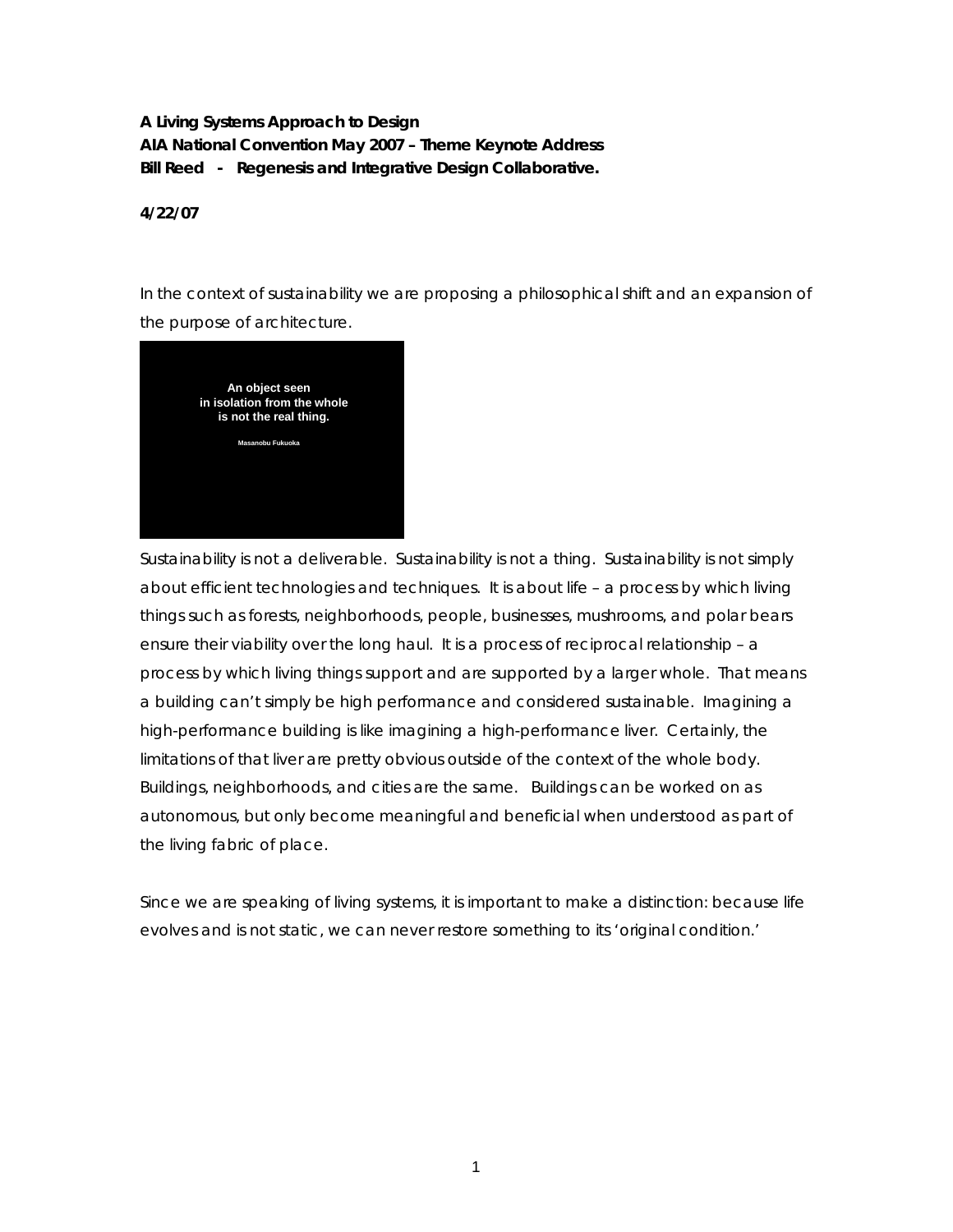

When we speak of restoration (of a woodland, a riparian system, a wetland) we are speaking of restoring a system's *capability* to continuously self organize and evolve. Regeneration is about framing restoration as a whole - engaging the earth systems, the biotic systems, AND the people of each unique place in a continuous dialogue of restoration and evolutionary development – a healing or 'wholeing'. Regeneration means to give new life and energy to. Sustained life and energy can only happen in a whole system. This is not some nuanced, intellectual nicety – developing relationships between living things is what is required to achieve a sustainable condition. It is necessary to be working in both regions of this diagram or the whole system – a conservation, or high performance, approach focused on reducing our impact AND a living system understanding focused on learning how to engage nature as a co-equal partner.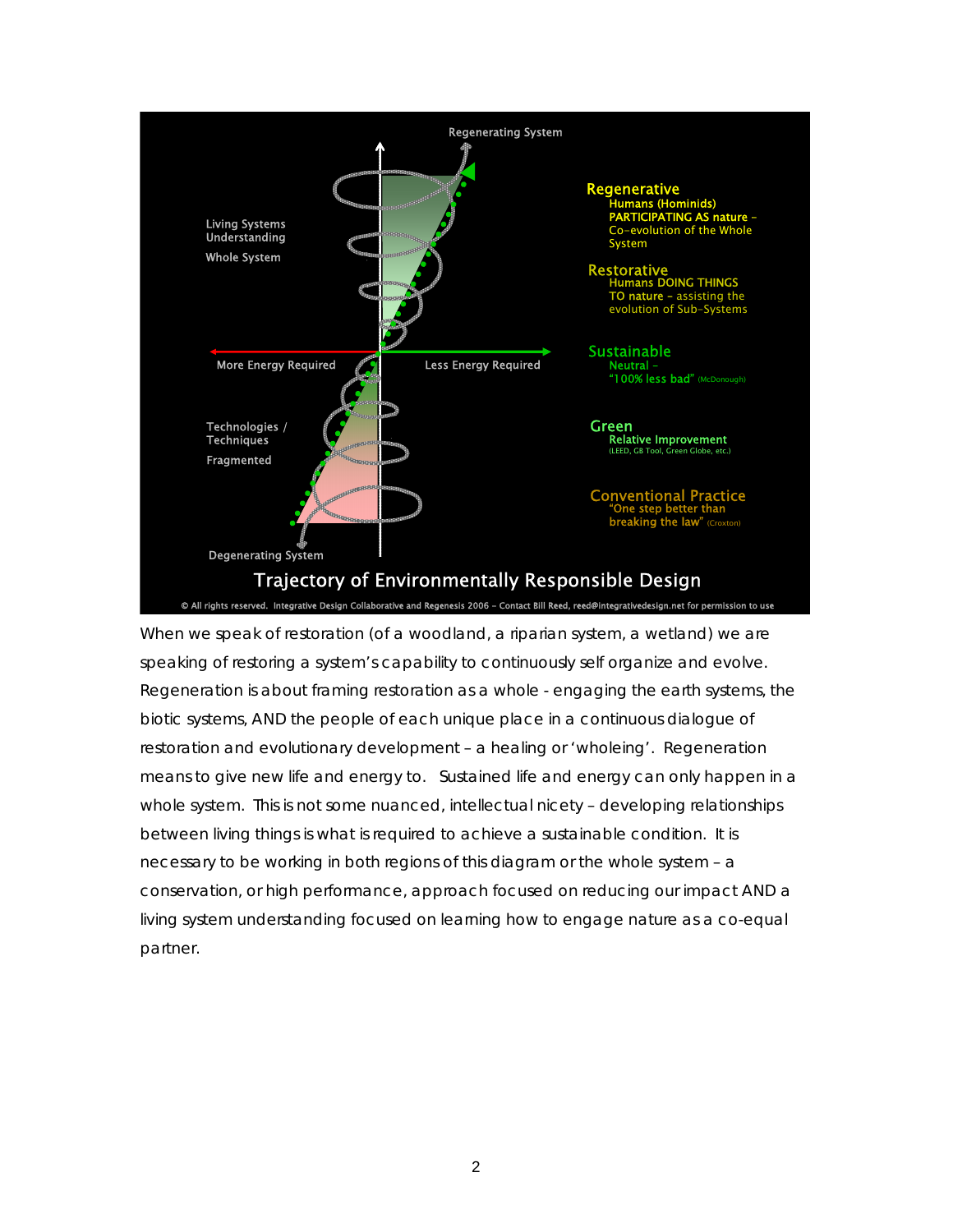

The word 'development' in its true sense, supports this perspective: "To bring out the capabilities or potential of; to bring to a more advanced or effective state; to generate or evolve; to reveal OR de-veil." 'Develop' does not mean 'to occupy'. To achieve true sustainability we need to focus on developing our awareness, our capabilities, and the potential for life in the places we build.

This is not a new thought or a new practice – just a forgotten one – left in the wake of reductionist, industrial age, and monoculture thinking; the result – a destroyed landscape and systems of life and a forgetting of how life works in each unique place.



In the book Tending the Wild, by M. Kat Anderson. We read:

". . . contemporary Indians often use the word *wilderness* as a negative label for land that has not been taken care of by humans for a long time, for example, where dense understory shrubbery or thickets of young trees block visibility and movement. (This first image is of the eastern forest we know today – the next is a remnant section of forest that is similar to the eastern forest as found by the first European settlers stretching from NC to Newfoundland – a forest that was understood and tended by the native peoples)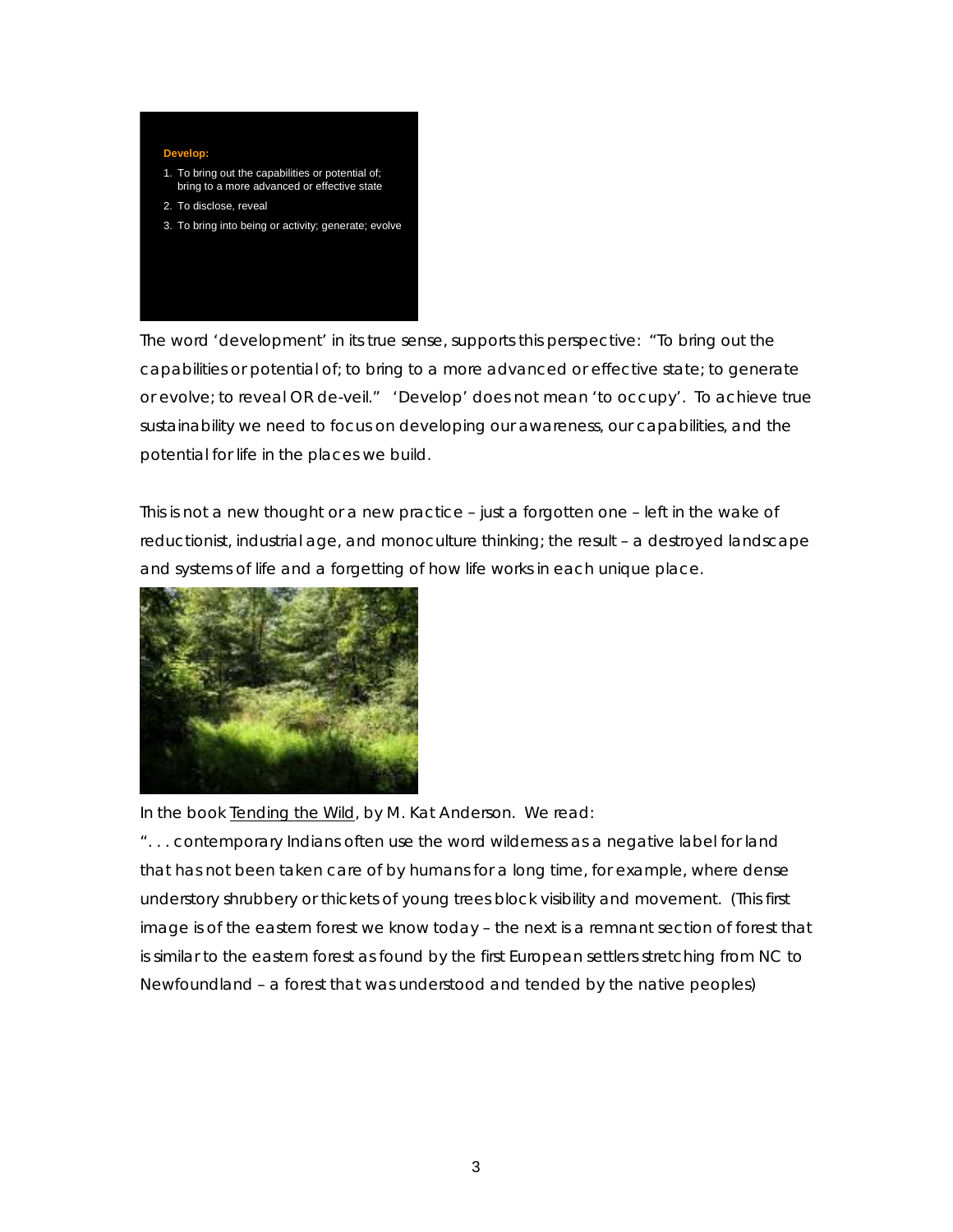

As Thomas Morton said in his diary (his spelling) "The Salvages are accustomed to set fire of the Country in all places where they come, and to burne it twize a year, viz: at the Spring, and the fall of the leafe."

A common sentiment among California Indians is that a hands-off approach to nature has promoted feral landscapes that are inhospitable to life.



"The white man sure ruined this country," said James Rust, a Southern Miwok elder. "It's turned back to wilderness". California Indians believe that when humans are gone from an area long enough, they lose the practical knowledge about correct interaction, and the plants and animals retreat spiritually from the earth or hide from humans. When intimate interaction ceases, the continuity of knowledge passed down through generations, is broken, and the land becomes "wilderness."

As indigenous people—people in direct association with the land that supported us—we used to have this living system knowledge. We are now beginning the rediscovery—or re-membering – of the whole system of life in each unique place instead of simply the fragments we have been taught to specialize in. We are being called to become indigenous once again—to become living and contributing expressions of a particular place.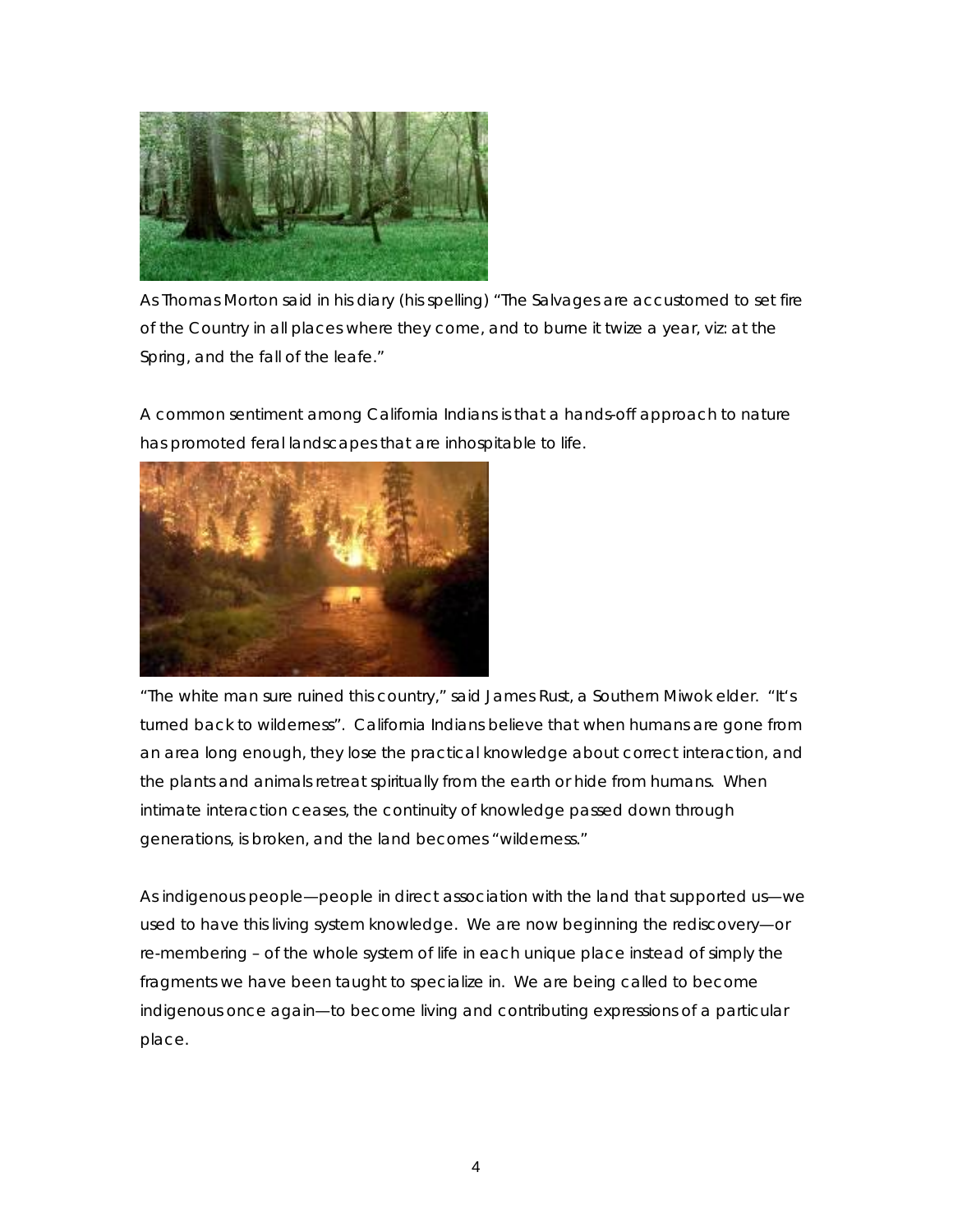Since we are asking ourselves how to sustain life, this is where we can start the design process – by understanding life processes in each unique place we are building - an indigenous way of building. Everything we design engages with the living system that it's a part of—whether or not that engagement is unplanned or intentional. It is by expanding our concept of design to include *designing that engagement* that we find the potential not only to sustain, but to regenerate. To develop something that *contributes* to the health and wealth of its place.

There are three essential aspects that serve as a basis for creating a regenerative or healing relationship with place.



1. We need to first **experience the whole system** we are working within (often a watershed or two) and understand the potential it has to evolve to greater resilience and diverse relationships.

- There is a critical distinction between knowing the facts and figures of a place and an understanding of how a place works and has evolved as a whole system. This requires moving beyond performance standards and how the elements of a system behave to developing a pattern understanding of relationships. Data filled reports on soil, hydrology, habitat, and social history are not sufficient to understand patterns of life.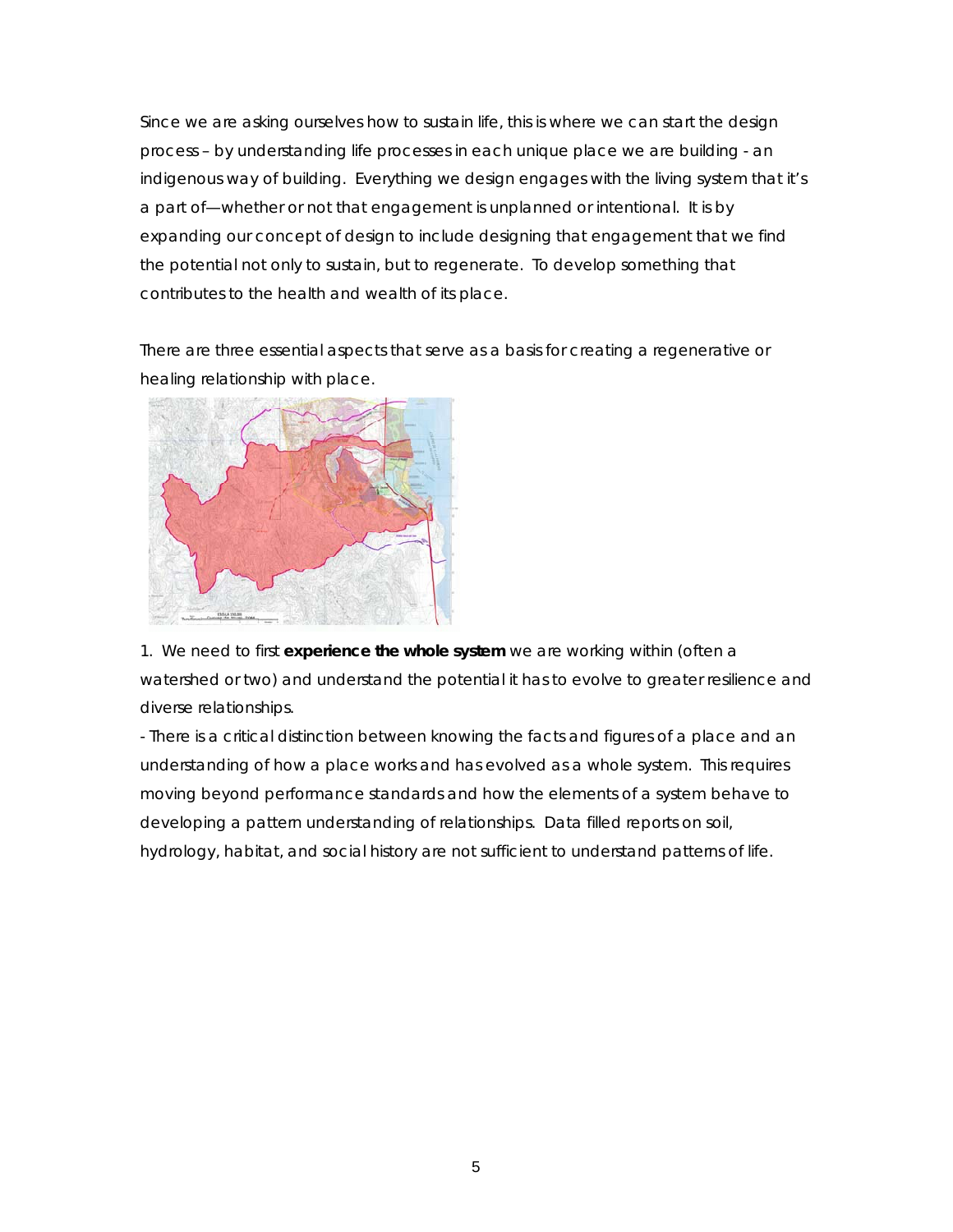

- These complex relationships are relatively easy to understand with the right expertise of pattern and living system understanding - systems ecologists or permaculturists for instance along with people, usually locals, who deeply know the place. - On a project in Arizona, the Game and Fish Department told us they were very concerned that the proposed development would destroy the desert ecosystem. A member of a family who had been in that place for five generations had a different perspective; he observed that the ecosystem had already been destroyed. What is now a desert had 100 years ago been a three foot high dry-grassland prairie with running springs. After all, he said, why did my great grandfather bring cattle to graze here in the first place?



2. We need to relate this experience so other stakeholders can be inspired to appreciate the place as a living system. We call this a **story of place.**

- A narrative or story is a powerful means of communicating complex relationships and engaging people in an understanding of how the pieces and subsystems in a place work together. We learn through metaphor. Our ability to communicate is based on metaphor. This is how we maintained and evolved our knowledge of a place for millennia – through song cycles, stories, and epic poems.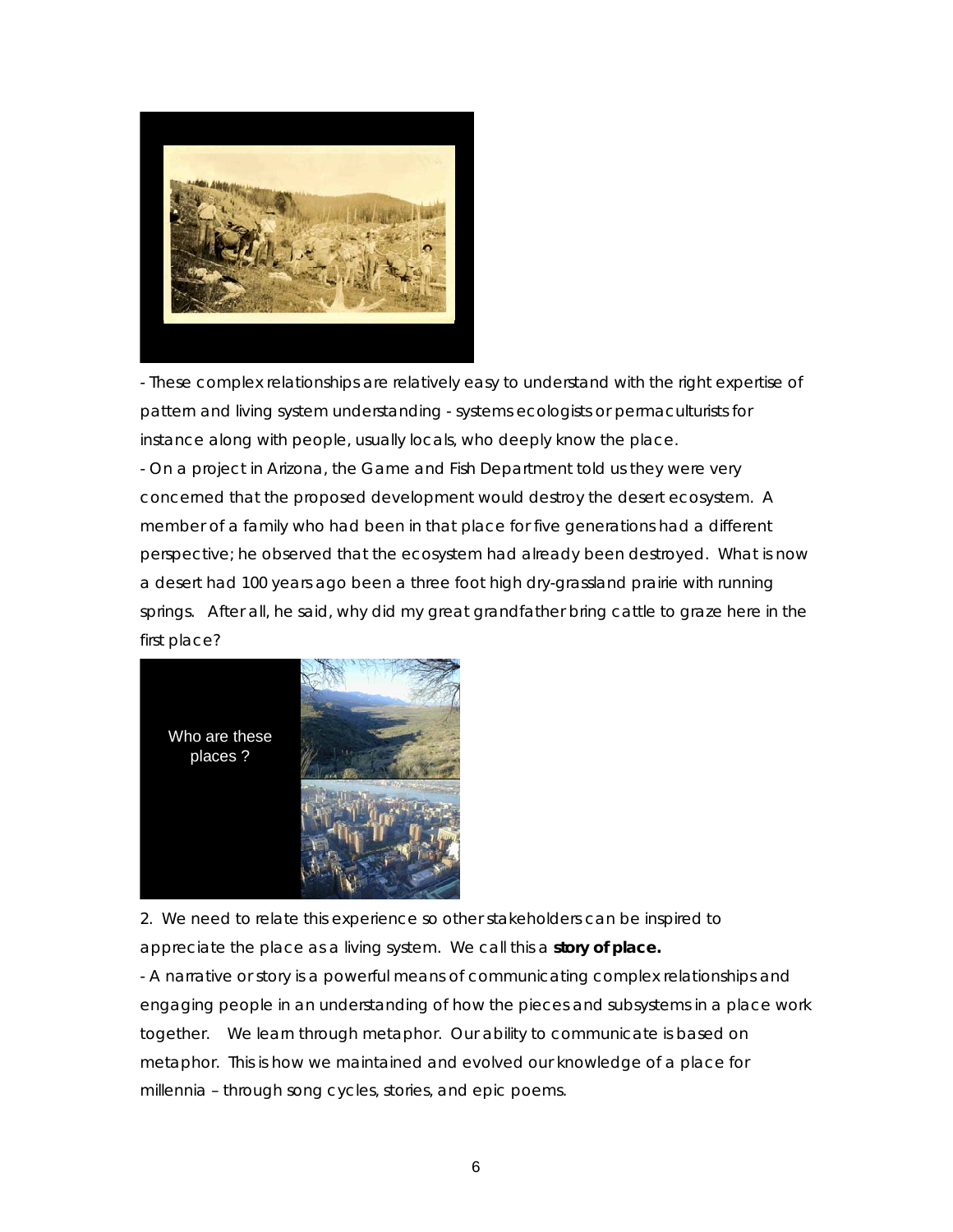An example of this: If you wanted to describe a friend you wouldn't simply describe his physical characteristics. You would also relate a story or two that captures the essence of his personality and character – in other words, 'who' he is. A story gives us the ability to convey 'who' a place is, and how to be part of it – the whole relationship between human settlement and the systems of life that are continually making the place.



3. Implement a continual **dialogue process** as part of the design and operation process to align the aspirations of the stakeholders with the nature of the place.

- The process of regenerative design is a process of continually enriching dialogue among the designers, the community or organization, and the system the design is a part of. Dialogue among the stakeholders is an essential aspect of sustaining sustainability. This dialogue is a process of growing an understanding and relationship with the place – economic, natural, cultural relationships.

- This dialogue should go on and evolve forever – just as life does. Since you won't be around that long, a **core team** is established with key stakeholders whose job it is to hold and develop the understanding of life in that place – the evolving story. Their job is not to manage but to receive the **feedback** from the system and respond to it along with helping the stakeholders understand the implications of the feedback.

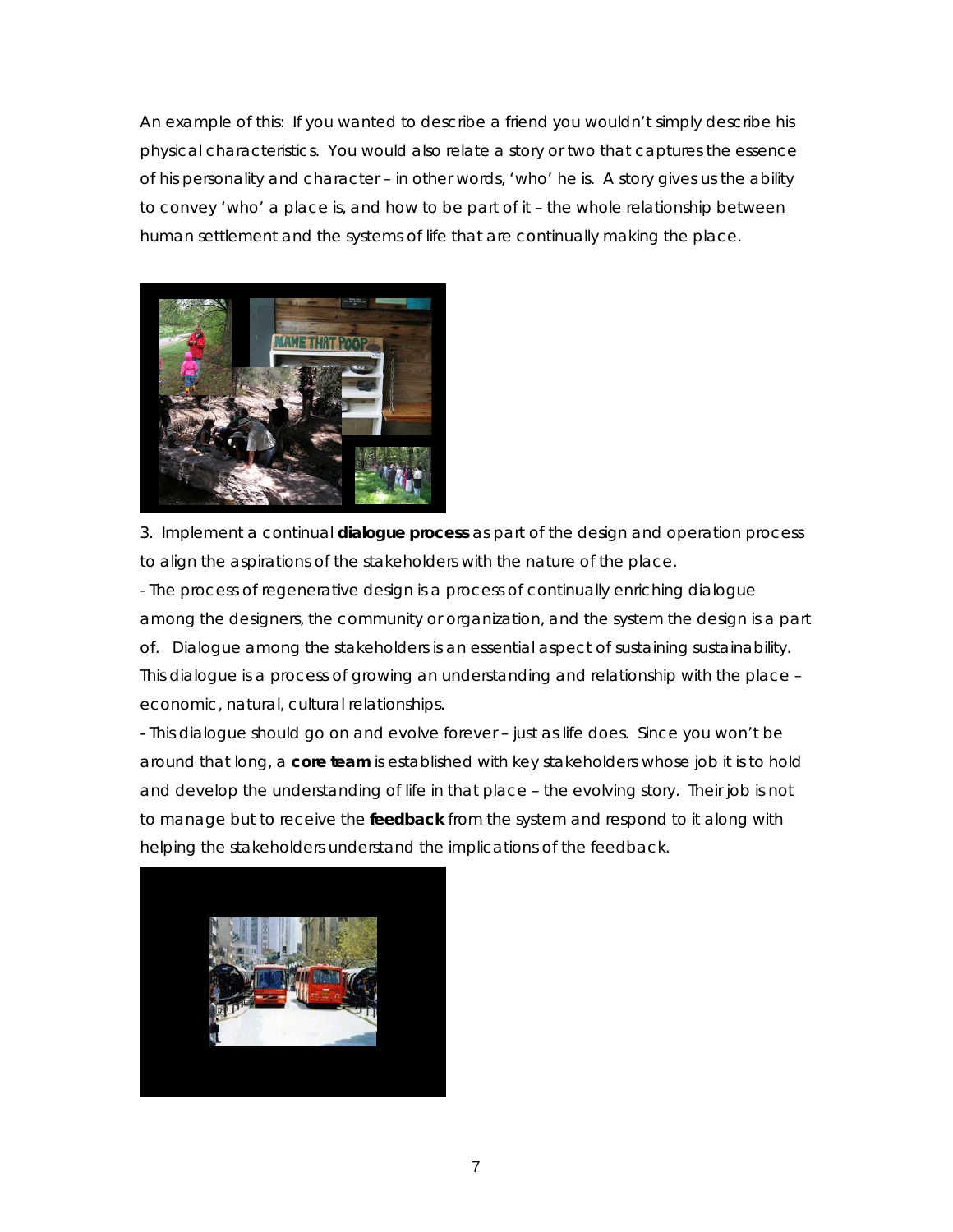- The genius of the work of Jamie Lerner in Curitiba was not the simply the effective transportation system, education system, or pedestrian environment – it was that he and his staff effectively formed a core team. The purpose of this particular team was not to manage but to hold the aspirations of the community. These key leaders met in the morning every day to envision and understand the potential future – not worry about day to day management. They sharpened and focused their thinking and the purpose for the work of the city. Great and evolving results come out of deep and systemic thinking. This pattern has been generally held for over 30 years.

## SOME EXAMPLES



An aspect of this work is becoming visible in a development project in Mexico, on the Baja Peninsula on the Sea of Cortez. Five hundred years ago, European settlement of this area moved it from a scrub oak forest – originally with wetlands and streams to a desert.



European farming practices – cutting the trees to plant row crops, introducing grazing animals – denuded, eroded, and desiccated the landscape,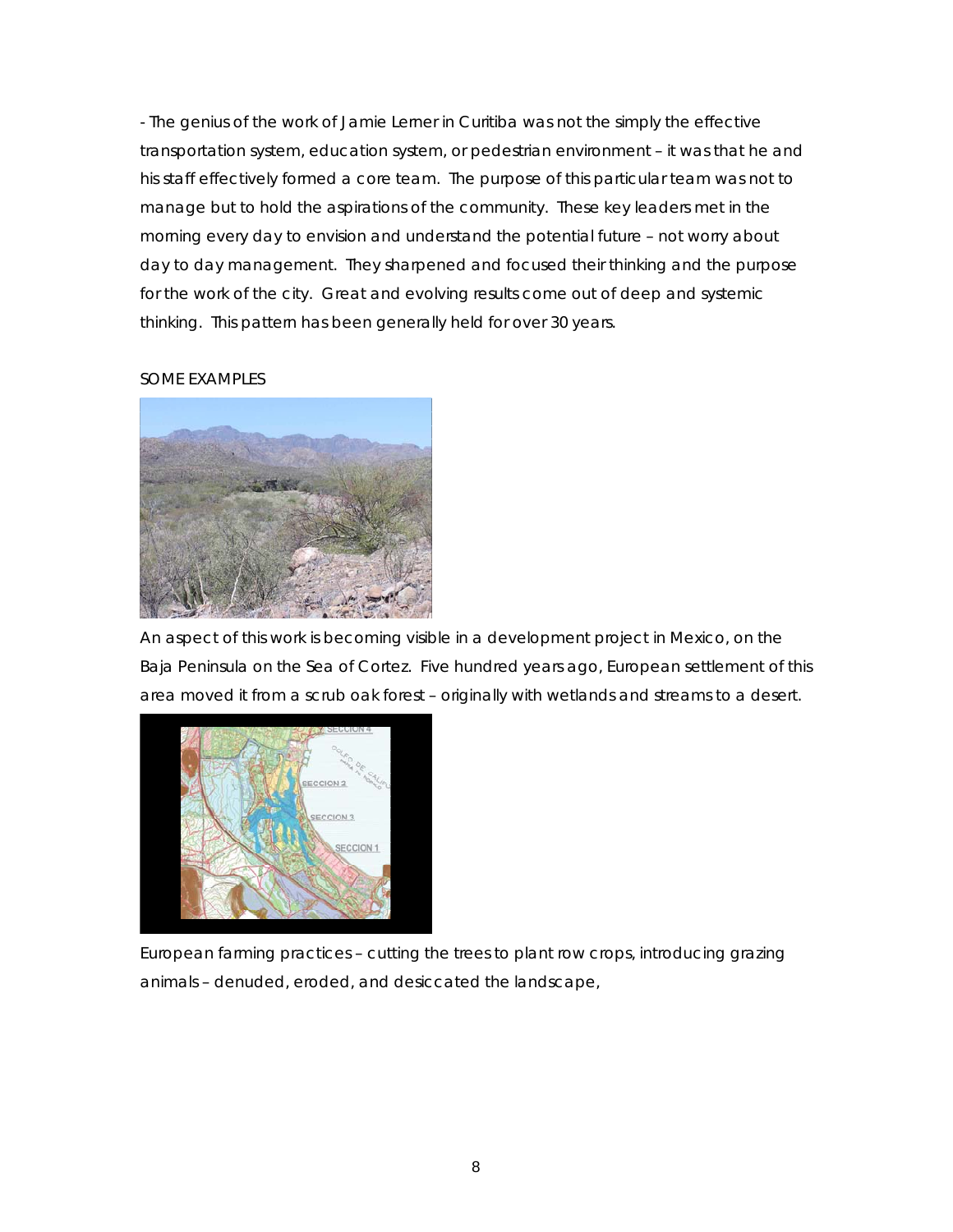

Originally, Loreto Bay was to be typical sustainable project - a new-urbanist plan that integrated conservation and appropriate technology. By introducing the perspective of regeneration, the project team began to see that development at Loreto could be an opportunity to heal. A conservation approach would have us occupy less land. But regenerative development would require us to help lift the land and people to a new order of potential.

The developer and project team began to see the project in the context of place, and the role it could play there, based on how the place really works. The development was reorganized to regenerate the estuary and the water in the dry arroyos.



The urban pattern elaborated and enriched the edge between land and sea. The mangroves were replanted . . .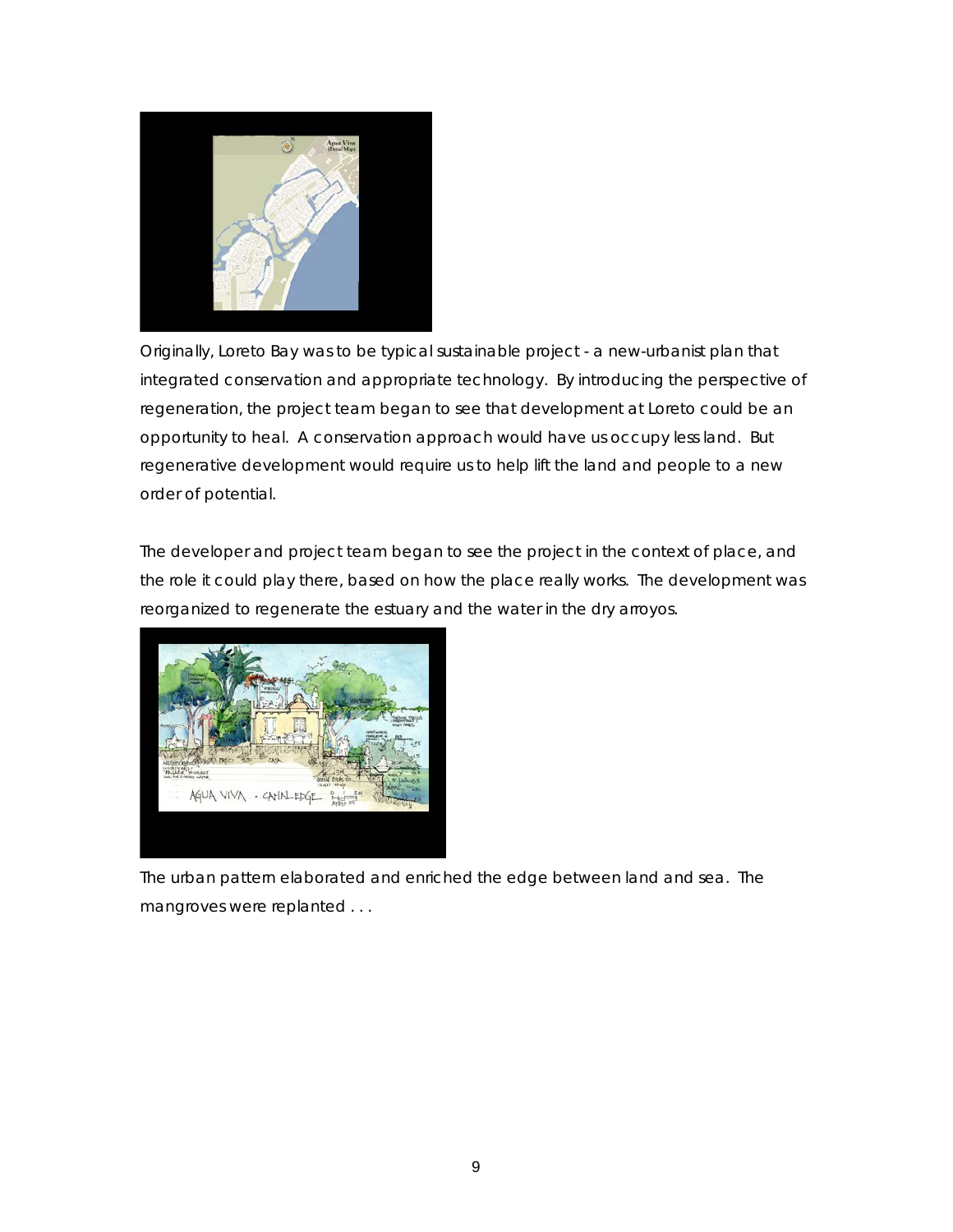

... the upland watersheds are to be restored.

Based on other experience in dryland systems it is anticipated that ground water restoration, habitat, and even running water can be restored in as little as two to ten years. The evidence exists in the upland area.

Little by little a new vocation began to emerge for the project and the community: to work on the regeneration of the Sea of Cortez and the land that interacts with it.



The Brattleboro Coop is a Grocery store that wanted to build a high performance LEED building. In particular, they wanted to generate innovative solutions to their energy use. It was observed that the energy expended in shipping food to the store was far higher than the energy used to operate the building (an average of 3,000 miles per bite of food in New England.) Moreover, their high dependence on shipped in food made their business highly vulnerable to disruptions in the supply chain (e.g. a trucker's strike, fuel costs). The project became one of engaging them in a process that looked at the energies involved in the system as a whole.